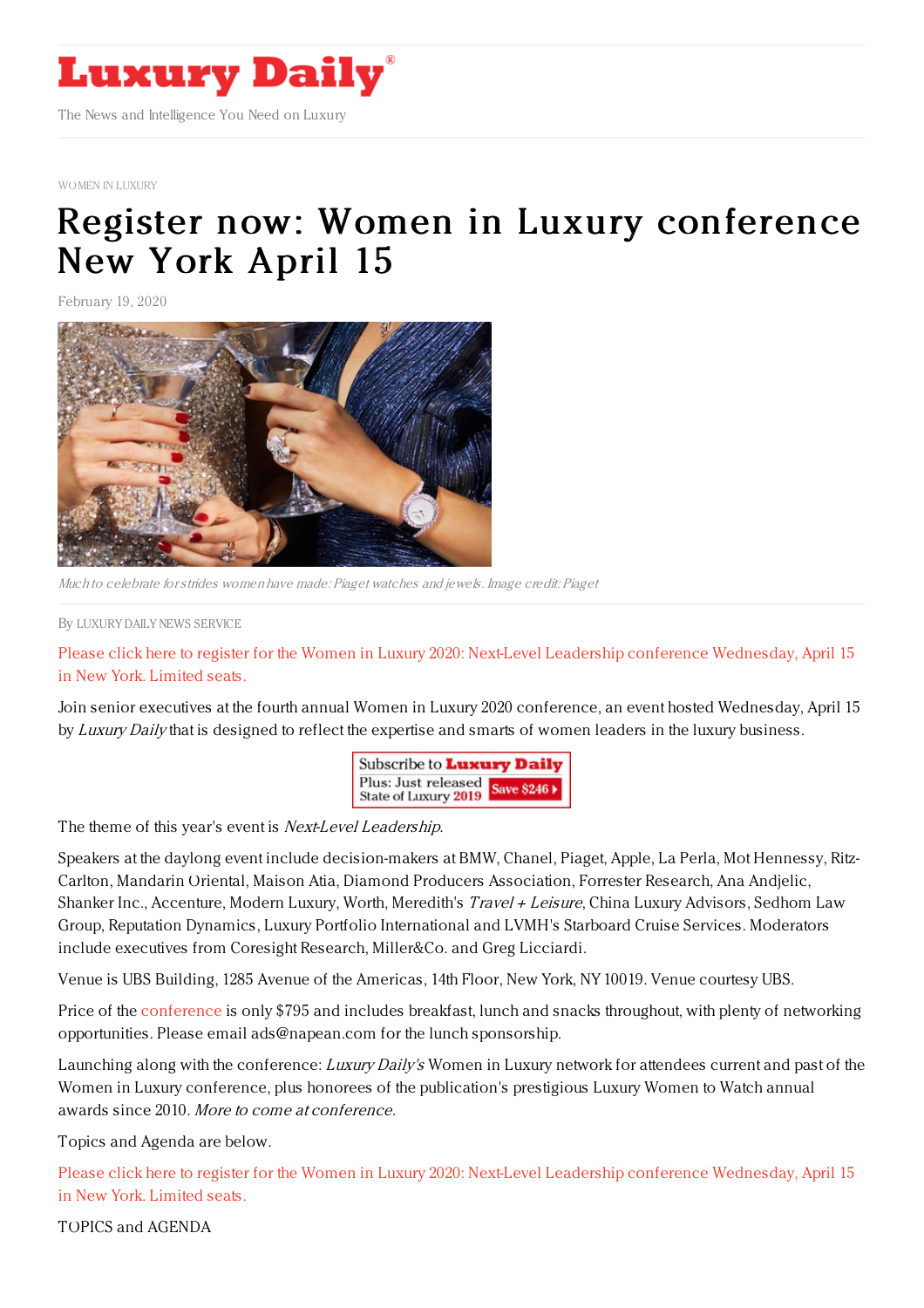8 a.m. 8:15 a.m. Welcome Address Mickey Alam Khan, editor in chief, Luxury Daily Seth Rutman, vice president for wealth management. JPR Group, UBS International 8:15 a.m. 8:45 a.m. Mandate: Growing a Storied Women's Apparel Brand Morgan Richardson, brand president for North America and Mexico, La Perla 8:45 a.m. 9:30 a.m. How I Lead: Managing Up, Down and Sideways Winnie Ma, head of high-end development, Chanel Yvonne Lynam, brand president for Americas, Piaget Missy Pool, head of flagship retail, Apple's Madison Avenue store Kristina Buckley Kayel, managing director for North America, Diamond Producers Association 9:30 a.m. 9:45 a.m. Networking Break 9:45 a.m. 10:30 a.m. Research Keynote Tech Titans: How Retailers and Brands Should Navigate Apple, Amazon, Google and Facebook Sucharita Kodali, vice president and principal analyst, Forrester Research 10:30 a.m. 10:50 a.m. Being CMO: New Dictates of the Job Raquel Cadourcy, chief marketing officer, Modern Luxury 10:50 a.m. 11:15 a.m. Blockchain Dress, Video Games and Virtual Influencers: The Future of Luxury Storytelling Ana Andjelic, brand strategist and formerly chief brand officer, Rebecca Minkoff Rori DuBoff, managing director of innovation and strategy, Accenture Interactive 11:15 a.m. 11:30 a.m. Networking Break 11:30 a.m. 11:50 a.m. What She Wants: The Affluent Chinese Woman Consumer Renee Hartmann, cofounder/CEO, China Luxury Advisors 11:50 a.m. 12:10 p.m. Going Places: Leading an Editorial Team in an Evolving Content World Jacqui Gifford, editor in chief, Travel <sup>+</sup> Leisure 12:10 p.m. 12:30 p.m. Catherine Lapadula, managing director, UBS AG, and location head, UBS International New York branch 12:30 p.m. 1:30 p.m. Sponsored Lunch Break 1:30 p.m. 1:50 p.m.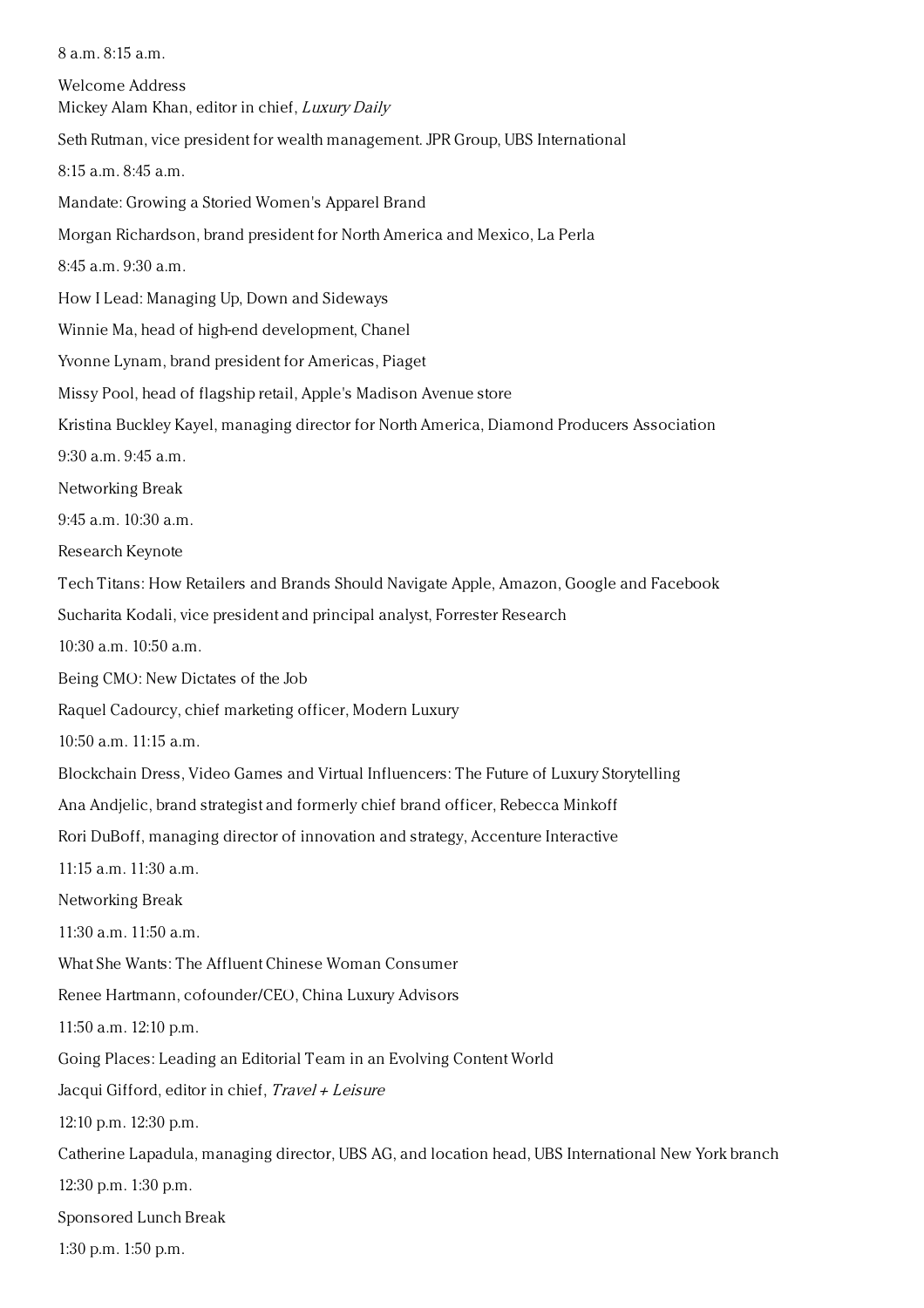Mentor and Mentee: Building a Symbiotic Relationship Martin Shanker, president, Shanker Inc. 1:50 p.m. 2:10 p.m. Women@MHUSA: How to Empower Women In Your Company Erica Guries, director of competitive intelligence, LVMH's Mot Hennessy 2:10 p.m. 2:30 p.m. No Assembly Line: Rolling Out a Product In a Competitive Auto Market Kate Alini, product manager for BMW 7 and 8 series, BMW 2:30 p.m. 2:50 p.m. Turning the Page: Growing a Publishing Brand Into a Platform Juliet Scott-Croxford, CEO, Worth 2:50 p.m. 3:10 p.m. Networking Break 3:10 p.m. 3:30 p.m. Embracing the Circular Economy Samantha Taylor, founder/CEO, Reputation Dynamics 3:30 pm. 3:50 p.m. Experiences: The Ritz-Carlton Way Caroline M. Gardner, global brand management, Ritz-Carlton, Ritz-Carlton Reserve and Bulgari Hotels & Resorts 3:50 p.m. 4:10 p.m. Home Suite Home: How Hotel-Branded Residences are the In Thing Adelina Wong Ettelson, global head of residential marketing, Mandarin Oriental 4:10 p.m. 4:30 p.m. Getting Real: Global Trends in Luxury Real Estate Stephanie Anton, president, Luxury Portfolio International 4:30 p.m. 4:50 p.m. Legal Landscape in Luxury 2020 Rania Sedhom, founder/managing partner, Sedhom Law Group 4:50 p.m. 5:10 p.m. Nothing Faux: Young Entrepreneur, New Market Chloe Mendel, cofounder/creative director, Maison Atia 5:10 p.m. 5:25 p.m. Navigation: Assuming a Newly Created Role for Luxury Stacy Shaw, vice president of luxury division and retail experience, LVMH's Starboard Cruise Services 5:25 p.m. 5:30 p.m. 3 Takeaways from Women in Luxury 2020 Mickey Alam Khan, editor in chief, Luxury Daily Moderators: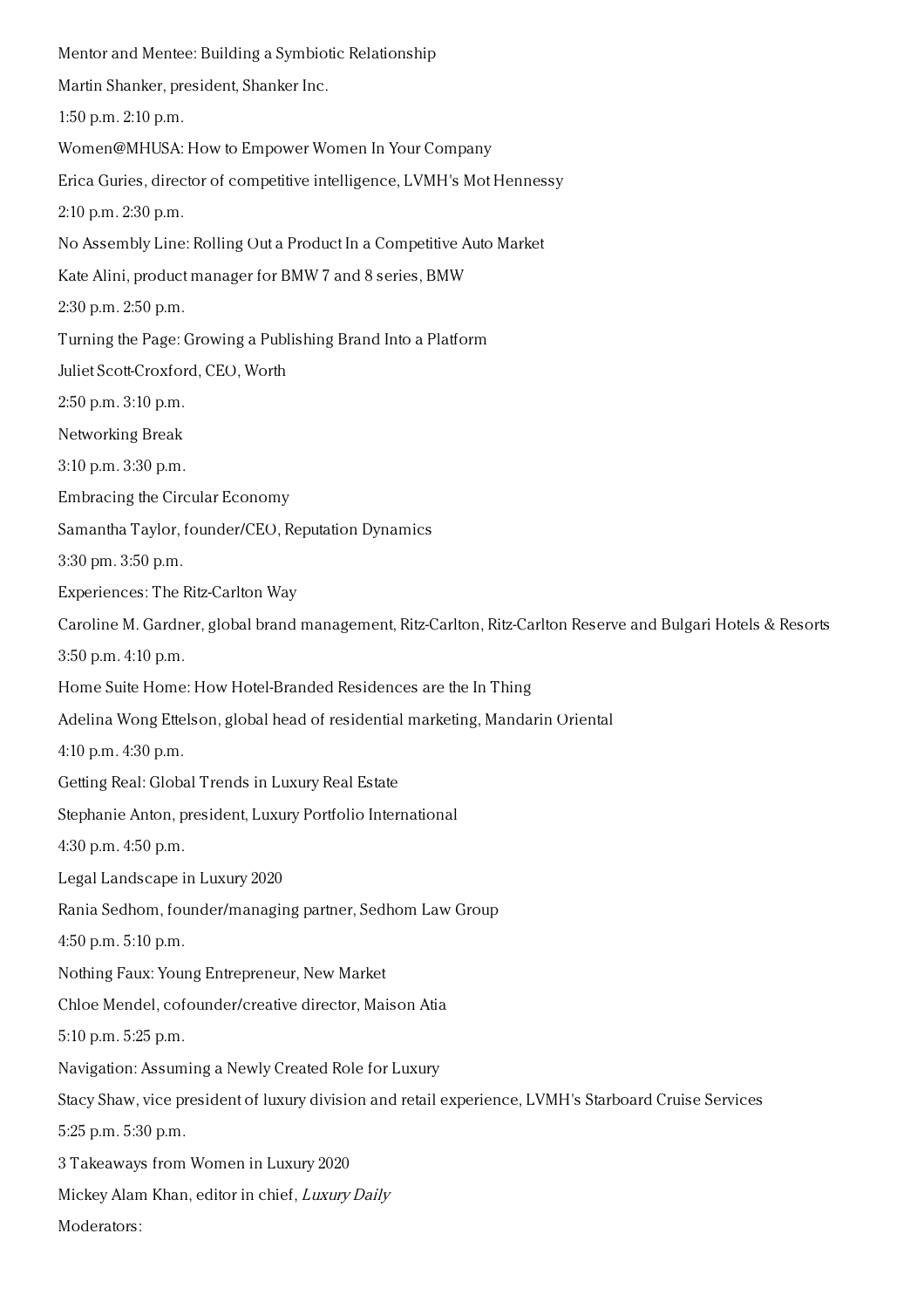Mickey Alam Khan, editor in chief, Luxury Daily Edie Rodriguez Marie Driscoll, managing director for luxury, Coresight Research Rebecca Miller, founder/CEO, Miller&Co Greg Licciardi, luxury consultant

Conference wraps Luxury Daily reserves the right to alter the agenda or change the venue. Refunds will not be given after 12.01 a.m. on Monday, April 13, 2020.

Please click here to register for the Women in Luxury 2020: Next-Level Leadership conference [Wednesday,](https://www.luxurydaily.com/conference-page/) April 15 in New York. Limited seats.

Hotels in the Midtown Manhattan neighborhood:

[Mandarin](http://www.mandarinoriental.com/newyork/?htl=MONYC&eng=google&src=local) Oriental New York

 $80$  Columbus Park at  $60^{\rm th}$  Street, New York, NY 10023; tel: 212-805-8800

[Please](http://www.mandarinoriental.com/newyork/?htl=MONYC&eng=google&src=local) click here for the Web site

Trump Hotel Central Park

One Central Park West, New York, NY, 10023; tel: 212-299-1000

[Please](https://www.trumphotelcollection.com/central-park/) click here for the Web site

Hudson New York

356 W 58<sup>th</sup> Street, New York, NY 10019; tel: 212-554-6000

[Please](https://www.morganshotelgroup.com/hudson/hudson-new-york) click here for the Web site

JW Marriott Essex House New York

160 Central Park South, New York, NY 10019; tel: 212-247-0300

[Please](http://www.marriott.com/hotels/travel/nycex-jw-marriott-essex-house-new-york/) click here for the Web site

The [Hilton](http://www.newyorkhiltonhotel.com/) New York

1335 Avenue of the Americas, New York, NY 10019; tel: 212-586-7000

[Please](http://www.newyorkhiltonhotel.com/) click here for the Web site

The [Palace](http://www.newyorkpalace.com/) Hotel

455 Madison Avenue, New York, NY 10022; tel: 212-888-7000

[Please](http://www.newyorkpalace.com/) click here for the Web site

The [Bryant](http://www.bryantparkhotel.com/) Park Hotel

40 West 40th Street, New York, NY 10018; tel: 212-869-4446

[Please](http://www.bryantparkhotel.com/) click here for the Web site

New York Marriott [Marquis](http://www.marriott.com/hotels/travel/nycmq-new-york-marriott-marquis/)

1535 Broadway, New York, NY 10036; tel: 212-398-1900

[Please](http://www.marriott.com/hotels/travel/nycmq-new-york-marriott-marquis/) click here for the Web site

[Sheraton](http://www.sheratonnewyork.com/) Times Square

811 Seventh Avenue, New York, NY 10019; tel: 212-581-1000